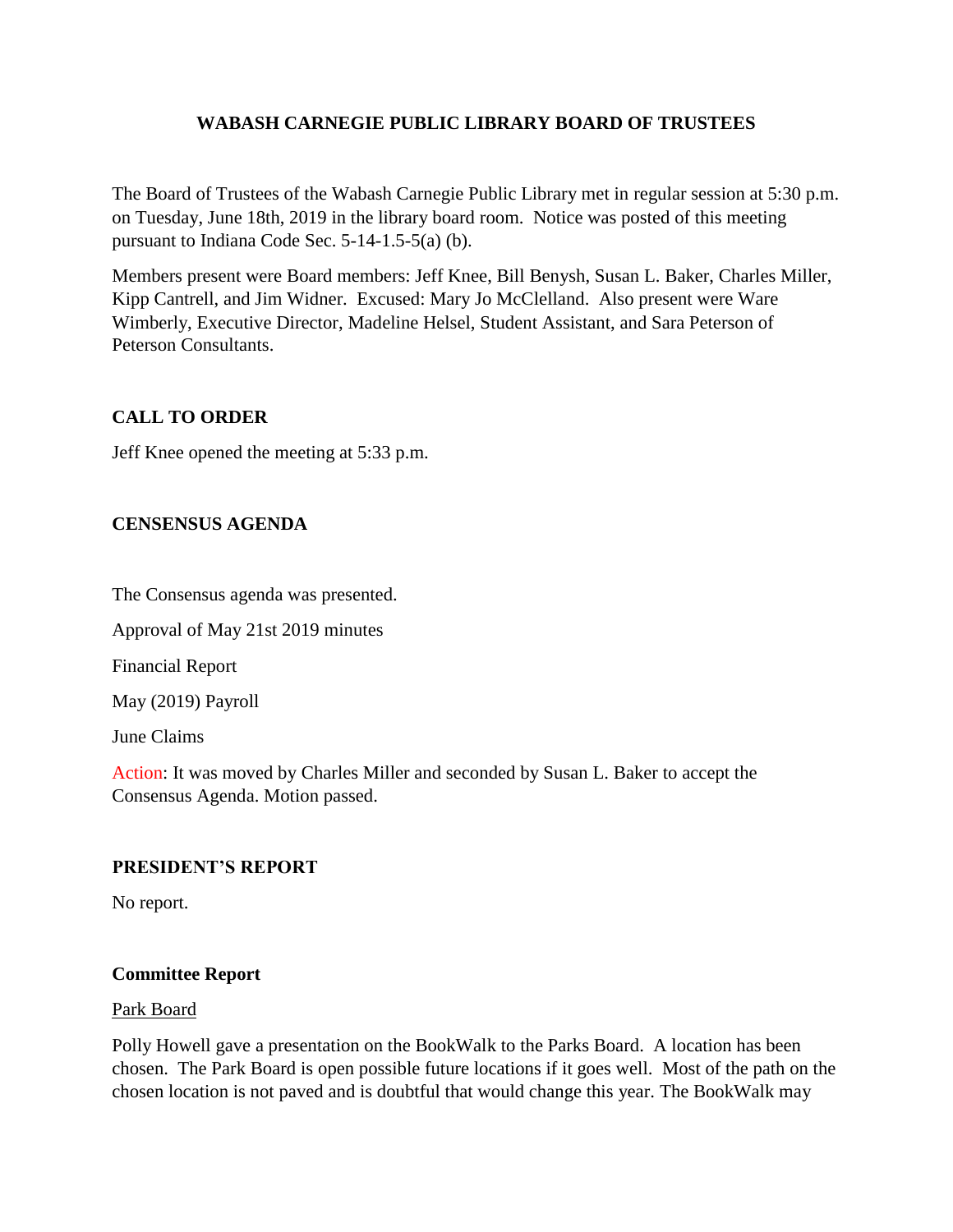also shine some light on an otherwise underutilized area. Gravelling the path is a well-received idea. This is a great way of making those connections with improving the quality of life in our community.

#### Doctor Farlow Property

Ware Wimberly has contacted two possible inspectors to go through the Farlow property. The two are Mark See and Scott Bowman. Kipp Cantrell has also been in contact with another contractor.

## City Schools Update

Ware Wimberly feels Jason Callahan should meet the committee first before attending a full board meeting. It would be a better chance for asking questions and to understand the partnership in Ware's view. Trustees agreed.

#### **NEW BUSINESS**

#### Progress under the 2019 to 2021 Strategic Plan

Sara Peterson attended the meeting to discuss with Trustees the status of the Strategic Plan and how Trustees felt in terms of how things were processing thus far. Bill Benysh stated that since it's been implemented things projects or programming has become more staff driven. He also remarked that there isn't a vivid view of what's coming in the future. An outline was presented to Trustees that highlighted various developments since January categorized under the 6 goals outlines in the 2019 – 2021 Strategic Plan. Ware cited positive developments under all 6 goals with Goals 1 and 2 having the most activity. Jim Widner said through his interactions between him, staff, and Ware, he's seen awareness and asking how certain aspects fit here and there and how to do that. Bill Benysh would like to see an evaluation meeting to reflect on anything that the library has done to see if it was worth it, and how to strategically move forward. Focus on how to empower the employees to speak up if something didn't work, so that something can be done about that was mentioned. Another step to take is to list ongoing plans versus plans that haven't gone anywhere.

Sara and the Trustees discussed the Trustee Training done on May  $21<sup>st</sup>$  before the regular Board of Trustees meeting. For Trustees who had been on the Board for a while, there was a not sense of learning anything new but felt it affirmed in terms of their stewardship as Trustees. For newer Trustees, it was a very good learning experience. Some staff attended and that was positive also. It was good to have Trustees and staff from other libraries but there was not time to interact with them during and after the training. General agreement on wishing it had been a bit more interactive, instead of a lecture form. There will be a training on unserved areas in the Fall but exact date has not been determined. Invitations will be sent to Trustees of surrounding library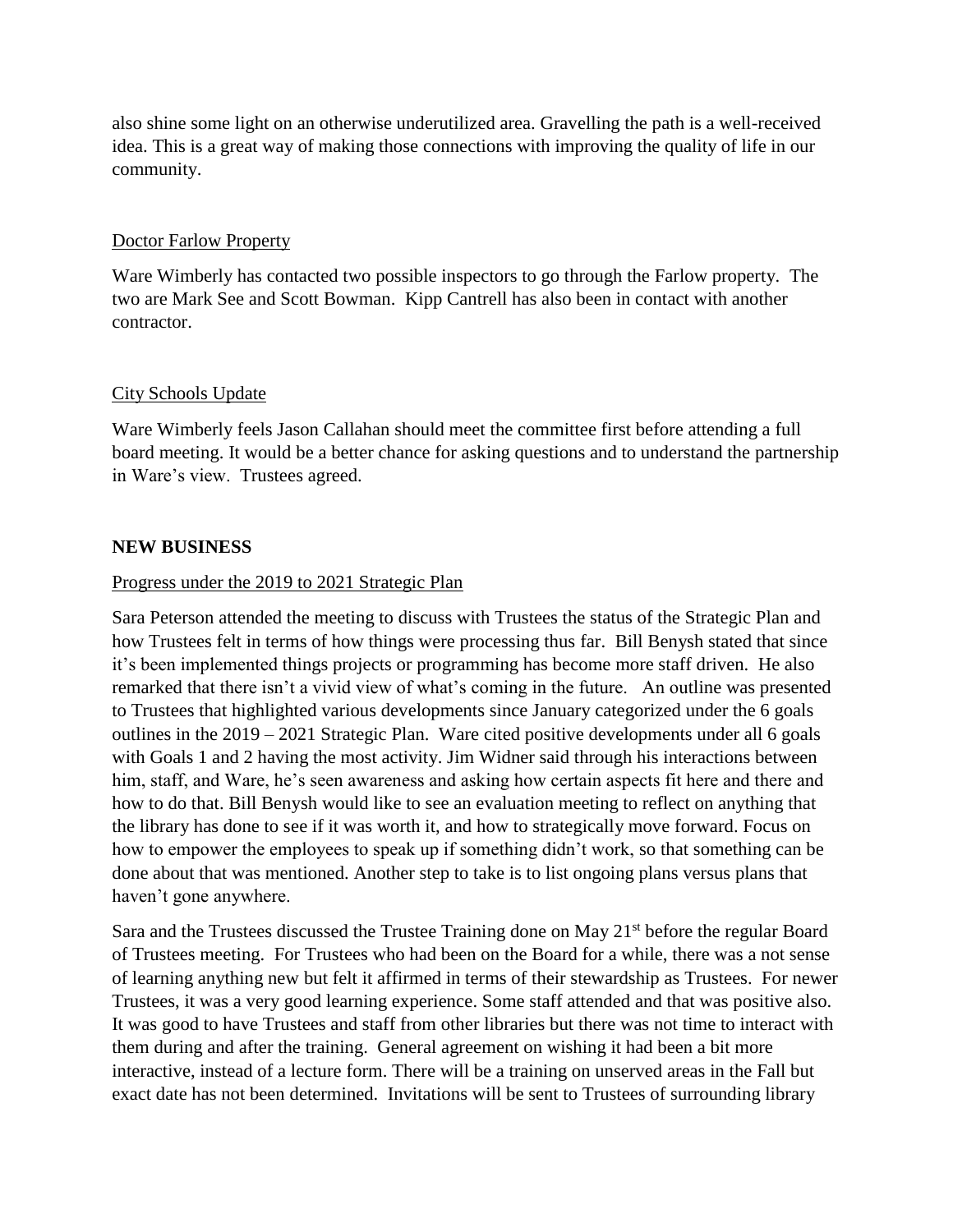districts to attend also. This will provide an opportunity to discuss with other libraries and Trustees and what they're doing.

# Server

Trustees reviewed three quotes for a new server from Intrasect, AVC, and Skyline Business Solutions. AVC seems to be giving the library the bare minimum and is also based in Indianapolis. Intrasect and Skyline both have a local presence. Shayne Balding from Skyline said he recommends using reliable refurbished equipment. Intrasect tends to favor brand new equipment. Shayne Balding is also the primary person from Skyline and there was a concern expressed per back up if something went wrong and Shayne was the only person on call from Skyline Business Solution. Trustees discussed pros and cons of the quotes and businesses. Bill Benysh expressed interest and curiosity in touch screen kiosks and how we can implement that technology. Shayne Balding said he can do touch screen kiosks. Following discussion, Trustees were in favor of approving the quote from Intrasect but to contact Shayne to investigate digital signage or kiosks.

Action: It was moved by Bill Benysh to approve the Intrasect server quote using Library Improvement Reserve Funds (L.I.R.F.) and investigate possible opportunities with Skyline Business Solutions on digital signage or kiosks, seconded by Jeff Knee. Motion passed.

## Non-Resident Fees

Per the 2018 Annual Report done by the library for the Indiana State Standards, the library's expenditure per capita has amount gone up. In 2018, the amount went up to \$88.81 from \$82.82. Per Indiana State Standards, the non-resident fee per individual card has to be above \$88.81. In order to keep it as economical as possible, it is recommended be increased on July  $1<sup>st</sup>$ , 2019 from \$84.00 to \$89.00. The quarterly amount would move up from \$21.00 to \$22.25 per quarter.

Action: It was moved by Charles Miller and seconded by Susan L. Baker to increase the nonresident fee from \$84.00 to \$88.81 annually (\$21.00 to \$22.25 quarterly). Motion passed.

# Library Improvement Reserve Fund

Trustees and Ware discussed the possibility of the Wabash City Council have binding reviews of future budgets following very recent passed legislation. The current level of spending in the budgeted Library Improvement Reserve Fund was examined. In past years, half of the funds designated to be transferred from Operating to Library Improvement Reserve Fund (L.I.R.F.) would be transferred mid-year. Ware recommended to re-appropriate the half the amount (\$45,000.00) to under *Computer Rep/Main* line under **Other Services and Charges**. This would involve a Resolution to Transfer Funds within the Library Operating Fund Major Category.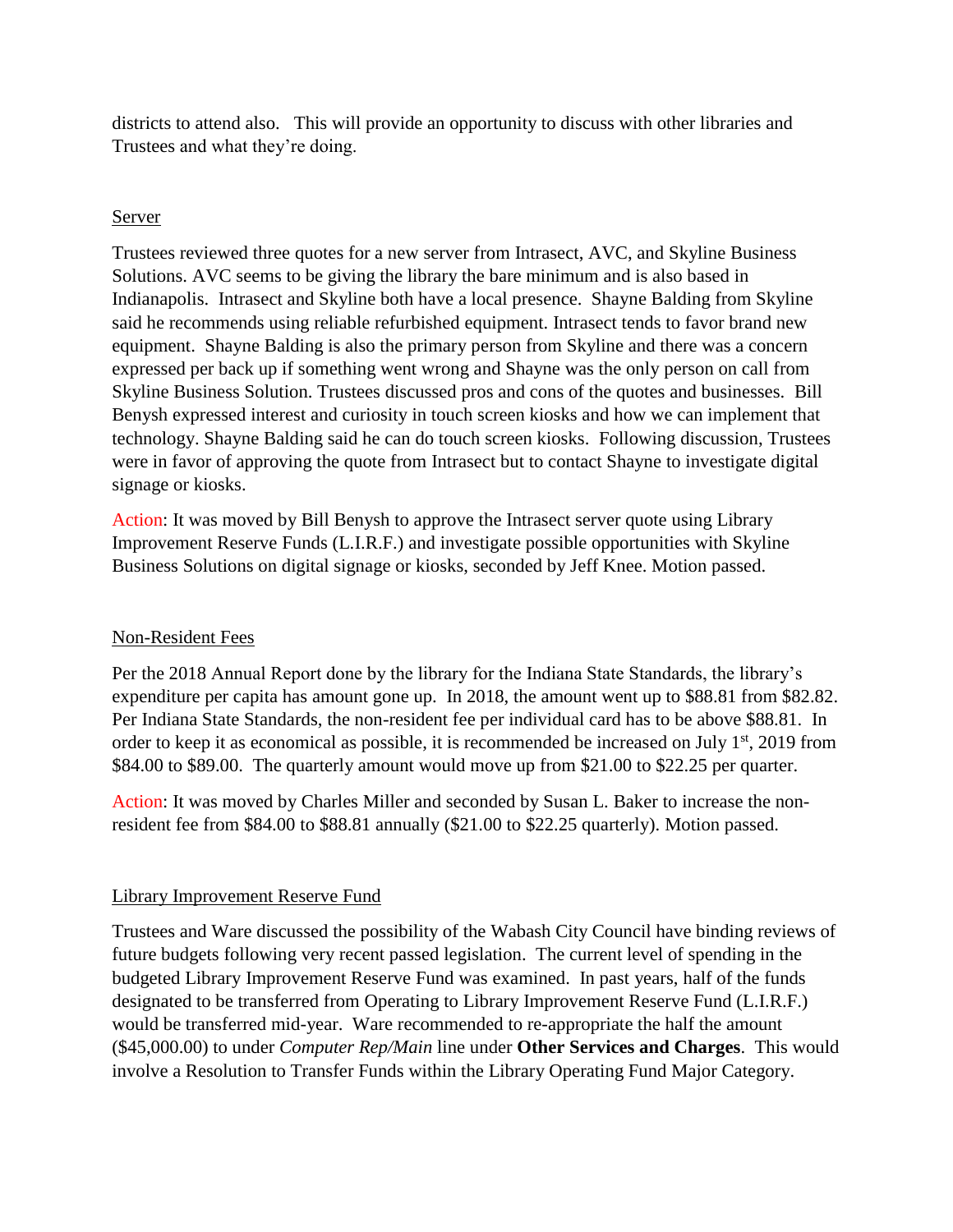Trustees agreed with resolution approved. Trustees will track L.I.R.F. spending over the coming months on whether to re-appropriate the remaining \$45,000.

Action: It was moved by Charles Miller for the Board to adopt the Transfer Funds Within the Library Operating Fund Major Category (re-appropriate \$45,000 to *Computer Rep/Main* line rather than transfer to Library Improvement Reserve Fund (L.I.R.F.) Resolution. It was seconded by Bill Benysh. Motion Passed.

It was asked if Ware had learned if the Board could set a designated cap once a project is approved under which Ware could approve payment with L.I.R.F. funds. Ware talked to the Indiana State Library but State Library officials recommended to contact the Indiana State Board of Accounts. Ware still needs to check with the State Board of Accounts.

# **DIRECTOR'S REPORT/ADMINISTRATIVE UPDATE**

#### Information Services Manager

The position has been vacant since Joe Rayl resigned this month. Job opening has been posted on the library's web site, various library-oriented job resources, local job posting sites etc. There is a current employee that is being considered also. Responses in terms of applicants who are not current employees was not many and generally did not have any experience from a library perspective. The current employee, Abby Stefanatos, who is interested has more experience from a library perspective than outside applicants. Ware's recommendation is to proceed with offering Abby the position but had some questions per salary

The Board discussed position and proposed wage. It was agreed to offer the highest amount as advertised. Concerns expressed by Abby (through Ware) and by Ware with the low number of applicants that a salary comparison would be a beneficial item for the library to do. Ware recommends that a salary comparison be done. Abby has plenty of library skills and experience, but less tech skills and experience. There are avenues in which the employee would be able to get training in the tech fields. Ivy Tech has classes on tech support in the relevant fields. Bill Benysh feels that these skills should be a term of the employment and it might do well to put a timeline, say by sixth months the skills should be present, or should be making an effort in order to gain those skills. If the employee does acquire those skills and certifications, there is a strong likelihood of a salary reassessment.

## **OTHER**

## Mold

There is a black substance in the corner near the non-fiction section upstairs. Ware had it tested by Bart Compton of Barton Environmental Services. Per the report, there is mold but not at a harmful level currently. Ware will contact Mr. Compton per recommendations on next steps.